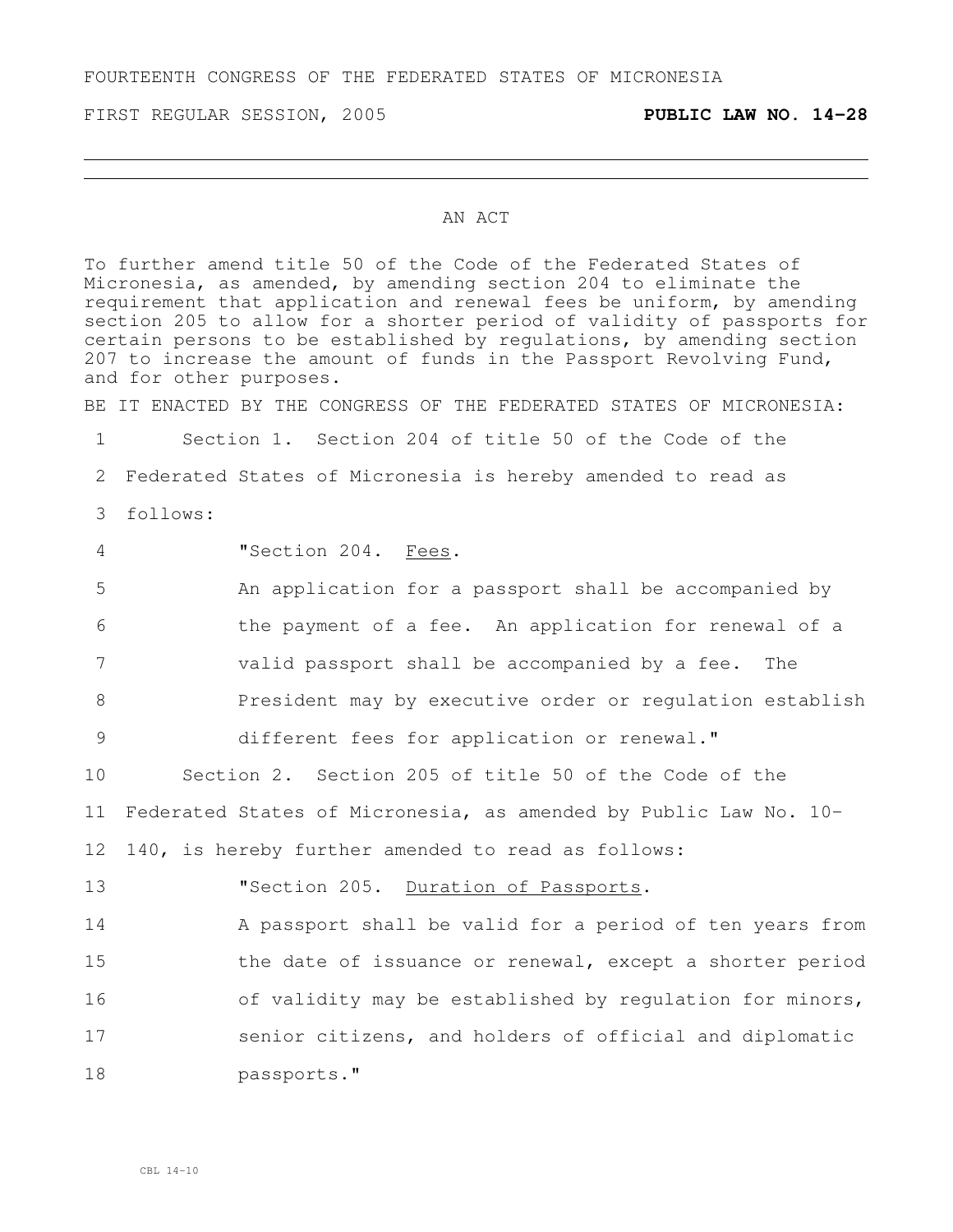Section 3. Section 207 of title 50 of the Code of the Federated States of Micronesia is hereby amended to read as follows: "Section 207. Passport Revolving Fund. (1) There is created and established the Passport Revolving Fund, hereinafter referred to as the 'Fund,' separate from the General Fund of the Federated States 8 of Micronesia and all other funds. (2) The purpose of the Fund is to establish an ongoing revolving fund to allow appropriations for, and revenues from, the issuance and renewal of passports to be used 12 for passport issuance and renewal. (3) All future appropriations for, and revenues received from the issuance and renewal of passports 15 shall be deposited in the Fund; provided, that at no time shall the total of monies in the Fund exceed 17 \$100,000; and provided further, that any revenues received from the issuance and renewal of passports which would cause the total amount of monies in the Fund to exceed \$100,000 shall be deposited in the General Fund of the Federated States of Micronesia; except that during the fiscal year ending in September 2006, the total amount of monies in the Fund shall not exceed \$500,000. Any unexpended monies in this Fund shall not revert to the General Fund nor lapse at the end of the

of 3